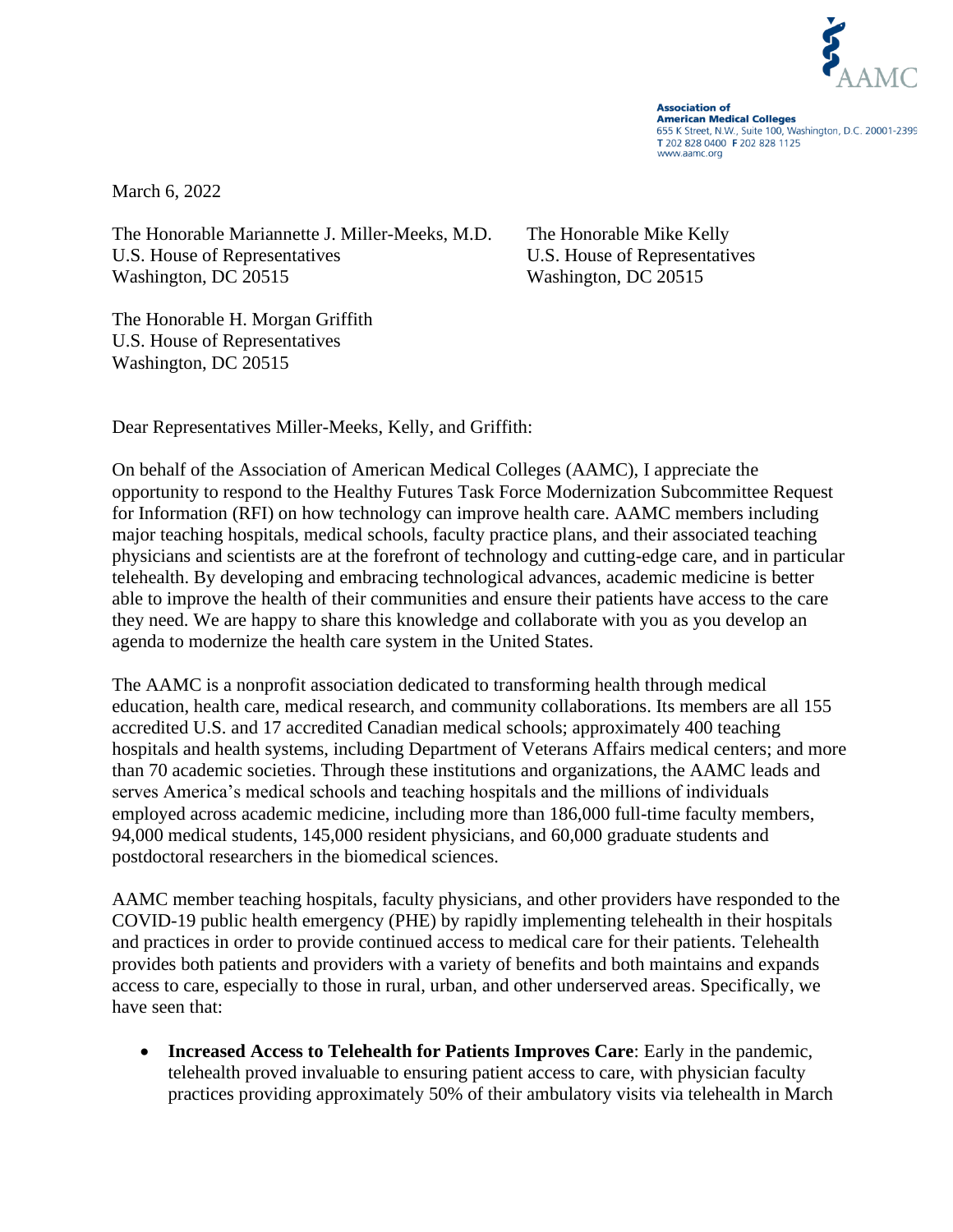> and April  $2020$ <sup>1</sup>. This is consistent with reports from CMS regarding telehealth services provided to Medicare beneficiaries during that time frame.<sup>2</sup> Although the use of telehealth has declined from its peak in March and April 2020, the use of telehealth services still remains high at roughly 20% of ambulatory visits. This reflects a recognition by providers and a demand by patients that care delivered via telehealth is here to stay, and with good reason. It improves access for many and directly supports high value care.

- **Telehealth is not causing a significant increase in health care utilization.** <sup>3</sup> Data from 73 faculty physician practice members of the Clinical Practice Solutions Centers (CPSC), indicate that these practices, despite increasing their usage of telehealth, have not seen a dramatic increase in the number of visits overall – suggesting that telehealth visits have been used to replace in person care, not add to the number of visits.<sup>4</sup>
- **Continued coverage of audio-only telehealth visits is crucial.** As the COVID-19 pandemic has shifted the landscape for faculty practice services, telehealth has become an essential means for delivering care, providing an opportunity to increase access for all patients. Audio only visits have been particularly crucial for the Medicare patient population, with 62% of evaluation and management (E/M) telehealth visits conducted via audio at the peak of the pandemic, compared to 32% and 25% for Medicaid and Commercial patients, respectively. As telehealth volumes leveled off over the course of the pandemic, audio visits have remained at a steady average of 36% for Medicare patients. This demonstrates the clear importance of maintaining coverage of audio only visits in order to maintain access to care for older patient populations.<sup>5</sup>
- **Telehealth has Increased Access to Specialist Care:** The use of telehealth enables specialists, such as pediatric specialists, cancer specialists, and critical care physicians, to bring their skills to rural areas and other areas that may not have subspecialty care in their communities. Immediate availability of a pediatric infectious disease specialist or a stroke critical care physician via telehealth can be life saving for those in remote, rural, or small size communities. In addition, telehealth can be used effectively to provide asynchronous consultation for front line providers. Patients can benefit from more timely access to the specialist's guidance and payers benefit from a less costly service by avoiding the new patient visit with a specialist.

<sup>&</sup>lt;sup>1</sup> The Clinical Practice Solutions Center (CPSC), owned by the Association of American Medical Colleges and Vizient, is the result of a partnership that works with member practice plans to collect data on provider practice patterns and performance. This analysis included data from 65 faculty practices.

<sup>&</sup>lt;sup>2</sup> Health Affairs, Early Impact of CMS Expansion of Medicare Telehealth During COVID-19. July 15, 2020. <https://www.healthaffairs.org/do/10.1377/hblog20200715.454789/full/>

<sup>&</sup>lt;sup>3</sup> Reed M, Huang J, Graetz I, Muelly E, Millman A, Lee C. Treatment and Follow-up Care Associated With Patient-Scheduled Primary Care Telemedicine and In-Person Visits in a Large Integrated Health System. JAMA Netw Open. 2021;4(11):e2132793. doi:10.1001/jamanetworkopen.2021.32793

<sup>4</sup> AAMC analysis of physician and non-physician claims billed by Faculty Practice Plan members of the Clinical Practice Solutions Center.

This analysis included data from 73 faculty practices.

<sup>5</sup> AAMC analysis of physician and non-physician claims billed by Faculty Practice Plan members of the Clinical Practice Solutions Center. This analysis included data from 83 faculty practices.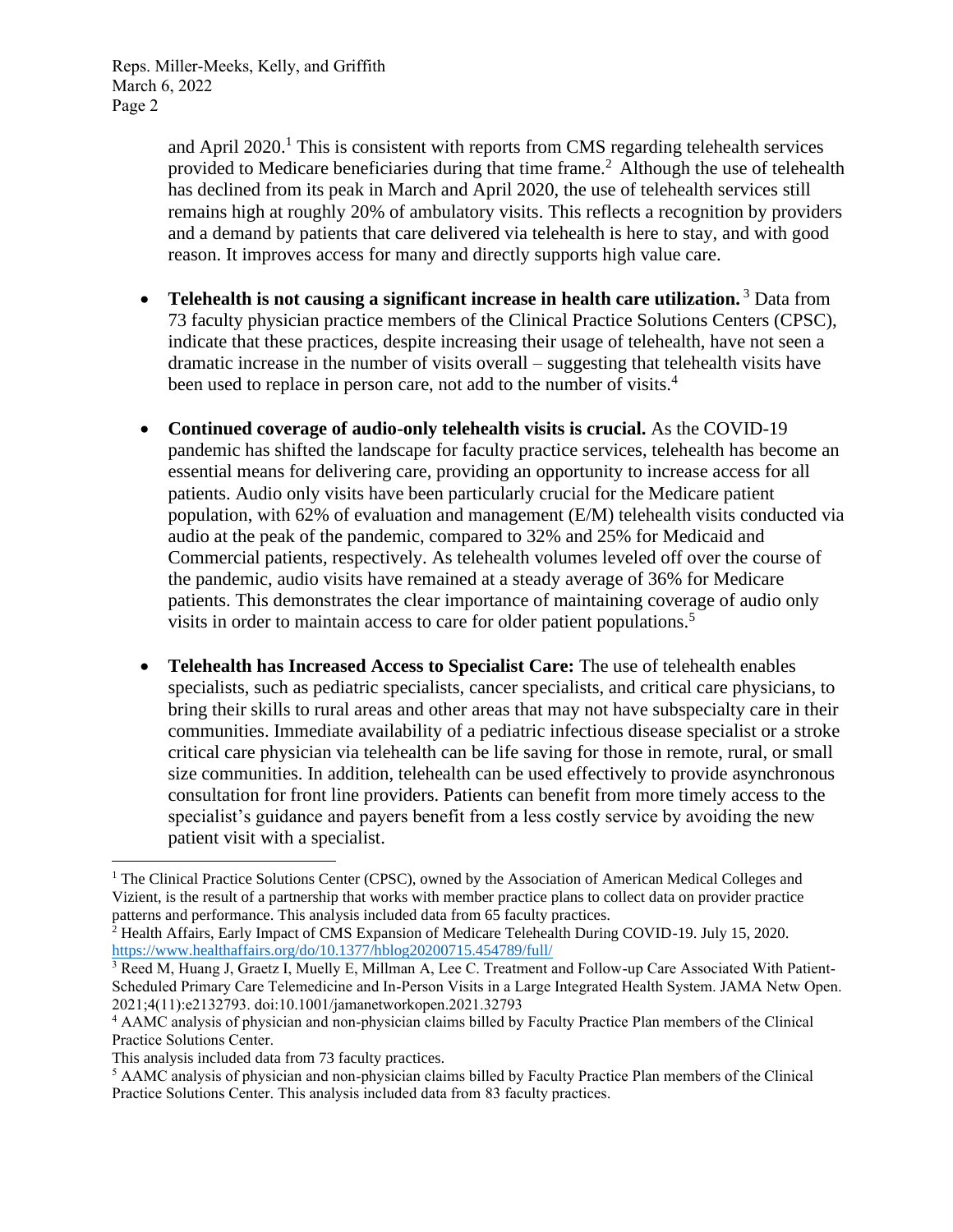> • **Patients are Highly Satisfied with Telehealth:** Analyses of surveys of more than 30,000 patients conducted by Press Ganey for services in March and April 2020 show that patients feel overwhelmingly positive about their virtual interactions with health care providers.<sup>6</sup> According to a recent *Health Affairs* article, 79% of patient respondents reported satisfaction with their telehealth visit and 78% felt that their health concern could be addressed via telehealth.<sup>7</sup>

The AAMC appreciates the work that Congress and the Centers for Medicare and Medicaid Services (CMS) have done to provide important flexibilities to ensure that providers can continue to deliver quality health care for patients during the PHE. Many of these flexibilities have proven to expand access to care and should continue to be integrated into the health care system beyond the end of the PHE, but Congressional action is needed. The AAMC believes telehealth is an important method to deliver health care in many circumstances and urges Congress to make legislative changes that would preserve these new practices and the gains we have made in telehealth to date, and to ensure that reimbursement remains at a level that supports the infrastructure needed to provide this level of telehealth services.<sup>8</sup>

As you develop an agenda to modernize health care, the AAMC urges you to consider the following recommendations around telehealth and the Acute Hospital Care at Home waiver program:

### **TELEHEALTH**

#### **Remove Patient Location Restrictions and Rural Site Requirements**

The AAMC strongly supports changes made by Congress that waived patient location restrictions that applied to telehealth service during the PHE. These changes have enabled CMS to pay for telehealth services furnished by physicians and other health care providers to patients located in any geographic location and at any site, including the patient's home, during the PHE. We also thank Congress for including changes in the Consolidated Appropriations Act, 2021 that permanently allow patients to receive mental health services via telehealth regardless of the geographic location requirements ordinately applicable to Medicare telehealth services.

These changes have allowed patients to remain in their home, reducing their exposure to COVID-19 and reducing the risk of exposing another patient or their physician to COVID-19. Maintaining such a change even after the threat of the pandemic is contained would allow patients who find travel to an in-person appointment challenging to receive vital care, especially for patients with chronic conditions or disabilities who need regular monitoring. The AAMC encourages Congress to remove the rural site requirements and allow the home to be an originating site.

<sup>6</sup> Press Ganey, T*he Rapid Transition to Telemedicine: Insights and Early Trends.* May 19, 2020. [https://www.pressganey.com/resources/white-papers/the-rapid-transition-to-telemedicine-insights-and-early](https://www.pressganey.com/resources/white-papers/the-rapid-transition-to-telemedicine-insights-and-early-trends?s=White_Paper-PR)[trends?s=White\\_Paper-PR](https://www.pressganey.com/resources/white-papers/the-rapid-transition-to-telemedicine-insights-and-early-trends?s=White_Paper-PR)

<sup>&</sup>lt;sup>7</sup> "Congress: Act Now To Ensure Telehealth Access For Medicare Beneficiaries, "Health Affairs Blog, May 10, 2021. [https://www.healthaffairs.org/do/10.1377/hblog20210505.751442/full/.](https://www.healthaffairs.org/do/10.1377/hblog20210505.751442/full/) 

<sup>8</sup> Understanding a Video Visit at the Health System Level <https://www.aamc.org/media/58731/download?attachment>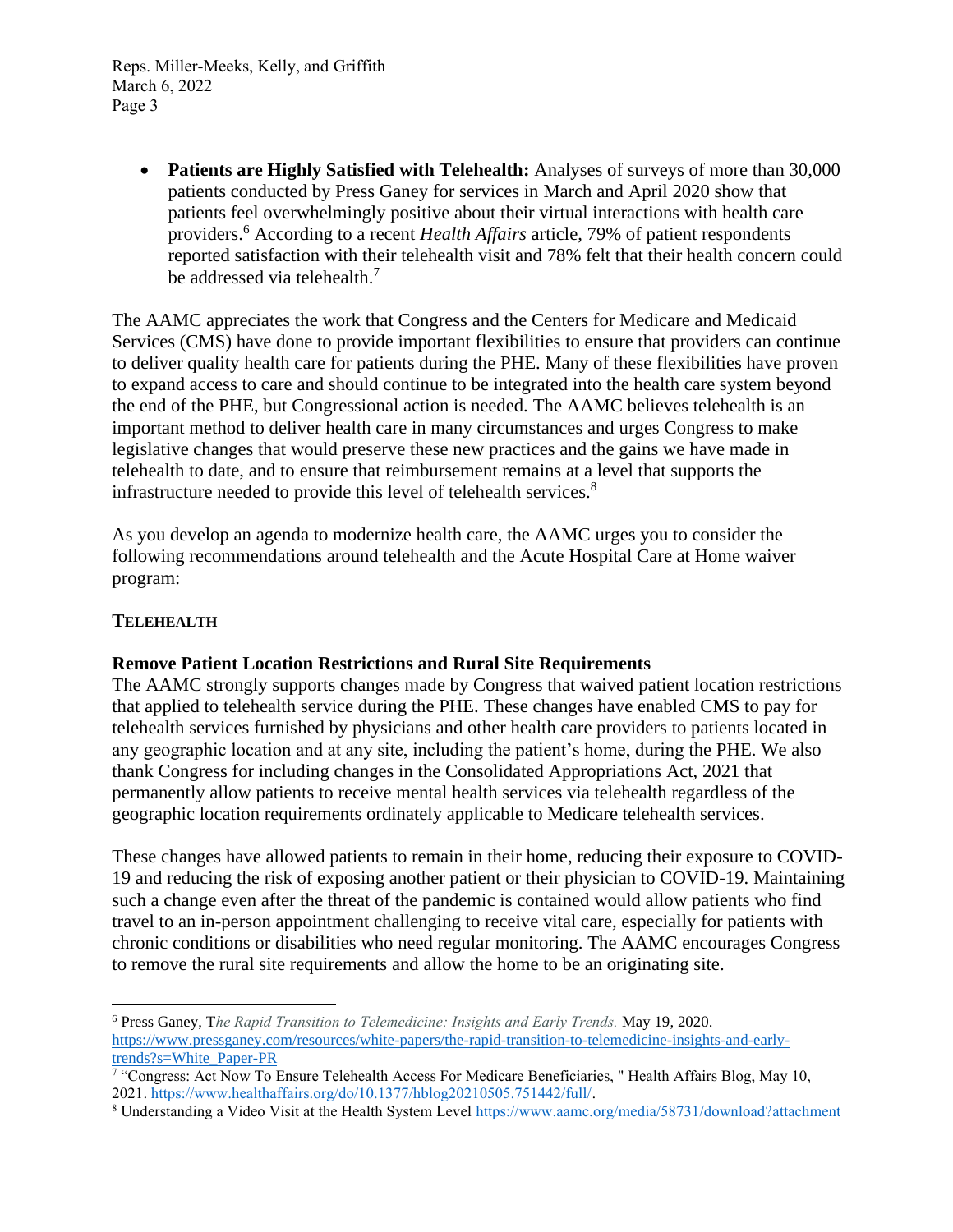# **Ensure Providers are Paid the Same Amount for Telehealth Services as Services Delivered In-Person**

The AAMC strongly recommends that providers be paid the same for furnishing telehealth services as services delivered in person. The quality and cost of care delivered is not different if the patient is seen via telehealth. We recommend Congress provide a facility fee under the outpatient prospective payment system for telehealth services provided by physicians that would have been provided in the provider-based entity.

Teaching hospitals and faculty practice plans have highlighted significant infrastructure costs to fully integrate their electronic health record systems with HIPAA-compliant telehealth programs. Physicians and hospitals employ medical assistants, nurses, and other staff to engage patients during telehealth visits and to coordinate care, regardless of whether the services are furnished in person or via telehealth. Before the virtual visit occurs, the physicians and other health care professionals must be provided the technology they need and acquire a platform to use for the visits. Other staff will contact patients to complete registration, obtain consent for a telehealth visit, and ensure that the patient receives the email with a link to participate in the virtual visit. In addition, staff will educate the patients on the use of technology as needed to ensure they are able to participate in the visit.

On the day of the visit, clinical staff reach out to the patient to provide intake services (e.g. ask for chief complaint, symptoms, weight, temperature and help the patient identify a review of current medications and therapies) prior to the patient visit with the physician or health care professional. The patient then participates in the visit with the physician, and at the conclusion of the visit, the physician must arrange any follow-up plan for the patient related to their care. Staff will followup as needed to schedule any additional visits for the treating physician or subspecialty referral, tests, or laboratory studies.

Without sufficient reimbursement, providers may no longer be able to continue to provide the current level of telehealth services to their patients.

#### **Allow Payment for Audio-Only Services**

CMS established a separate Medicare payment for specific audio-only services to provide reimbursement at the same rates as in-person visits. However, the final 2021 physician fee schedule rule stated that this separate payment will no longer exist after the PHE ends, since CMS does not have the statutory authority to allow coverage and payment for telephone evaluation and management services.

Audio-only calls improve access to virtual care for patients who do not have access to the devices or broadband for audiovisual calls, are not comfortable with digital technology, or do not have someone available to assist them. During the PHE, coverage and payment for audio-only calls has been critical to ensure access to care for many patients. Physicians have been able to provide a wide array of services efficiently, effectively, and safely to patients using the telephone.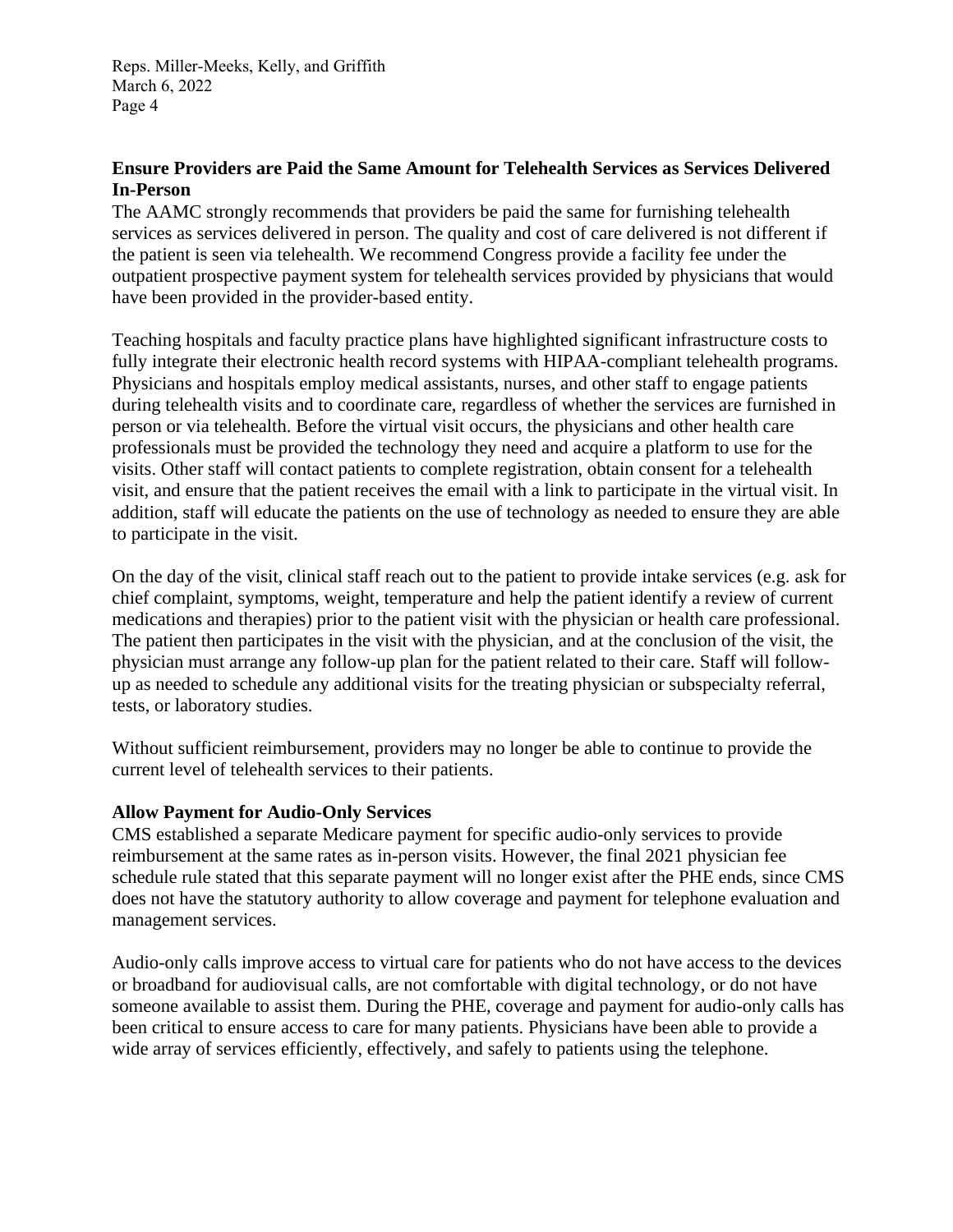Data from the CPSC shows that approximately 30% of telehealth services were provided using audio-only telephone technology in April and May 2020. The proportion of telephone/audio-only visits increased with the age of the patient. CMS data show that nearly one-third of Medicare beneficiaries received telehealth by audio-only telephone technology from March through June  $2020$ , which is consistent with CPSC data.

Many factors contribute to the high use of audio-only services. Patients in rural areas or those with lower socioeconomic status are more likely to have limited broadband access and may not have access to the technology needed for two-way audio-visual communication. The Pew Research Center found that about a third of adults with household incomes below \$30,000 per year do not own a smartphone and about 44% do not have home broadband services.<sup>10</sup>

Some providers report that even when their patients have access to technology that would allow for audio-visual communication, they may be unable to use the technology without assistance, thus limiting them to telephone use. For these patients, the only option to receive services remotely is through a phone. Without coverage and payment for these audio-only services, there will be inequities in access to services for these specific populations. We urge Congress to permanently make changes to allow coverage and payment for audio-only services.

#### **Allow Patients to Access Telehealth Services Delivered Across State Lines**

As part of the COVID-19 response, Congress and CMS have allowed providers to be reimbursed by Medicare for telehealth services across state lines. This waiver creates an opportunity to improve patient access to services and to help improve continuity of care for patients who have relocated or who have traveled to receive their surgery or other services from a specialist in another state. While CMS has the authority to allow for payment under federal programs, states need to act to allow practice across state lines to occur.

The AAMC urges Congress to pass the Temporary Reciprocity to Ensure Access to Treatment Act (TREAT Act, H.R. 708, S. 168). This bipartisan, bicameral legislation would expand care for patients by creating a temporary uniform licensing standard for all practitioners and professionals that hold a valid license in good standing in any state to be permitted to practice in every state – including in-person and telehealth visits – during the COVID-19 public health emergency.

#### **Allow for Virtual Supervision of Resident Physicians**

During the PHE, CMS has allowed resident physicians to furnish telehealth services that are virtually supervised by the teaching physician. In the physician fee schedule final rule, CMS states that this policy regarding telehealth will be allowed on a permanent basis only in rural sites.

<sup>&</sup>lt;sup>9</sup> ASPE Issue brief: Medicare beneficiary use of telehealth visits: Early Data from the Start of the COVID-19 Pandemic (7/18/2020); Health Affairs Blog; Early Impact Of CMS Expansion Of Medicare Telehealth During COVID-19. July 15, 2020.<https://www.healthaffairs.org/do/10.1377/hblog20200715.454789/abs>

<sup>&</sup>lt;sup>10</sup> Pew Research Center, Digital divide persists even as lower-income Americans makes gains in tech adoption. May 7, 2019. [https://www.pewresearch.org/fact-tank/2019/05/07/digital-divide-persists-even-as-lower-income-americans](https://www.pewresearch.org/fact-tank/2019/05/07/digital-divide-persists-even-as-lower-income-americans-make-gains-in-tech-adoption/)[make-gains-in-tech-adoption/](https://www.pewresearch.org/fact-tank/2019/05/07/digital-divide-persists-even-as-lower-income-americans-make-gains-in-tech-adoption/)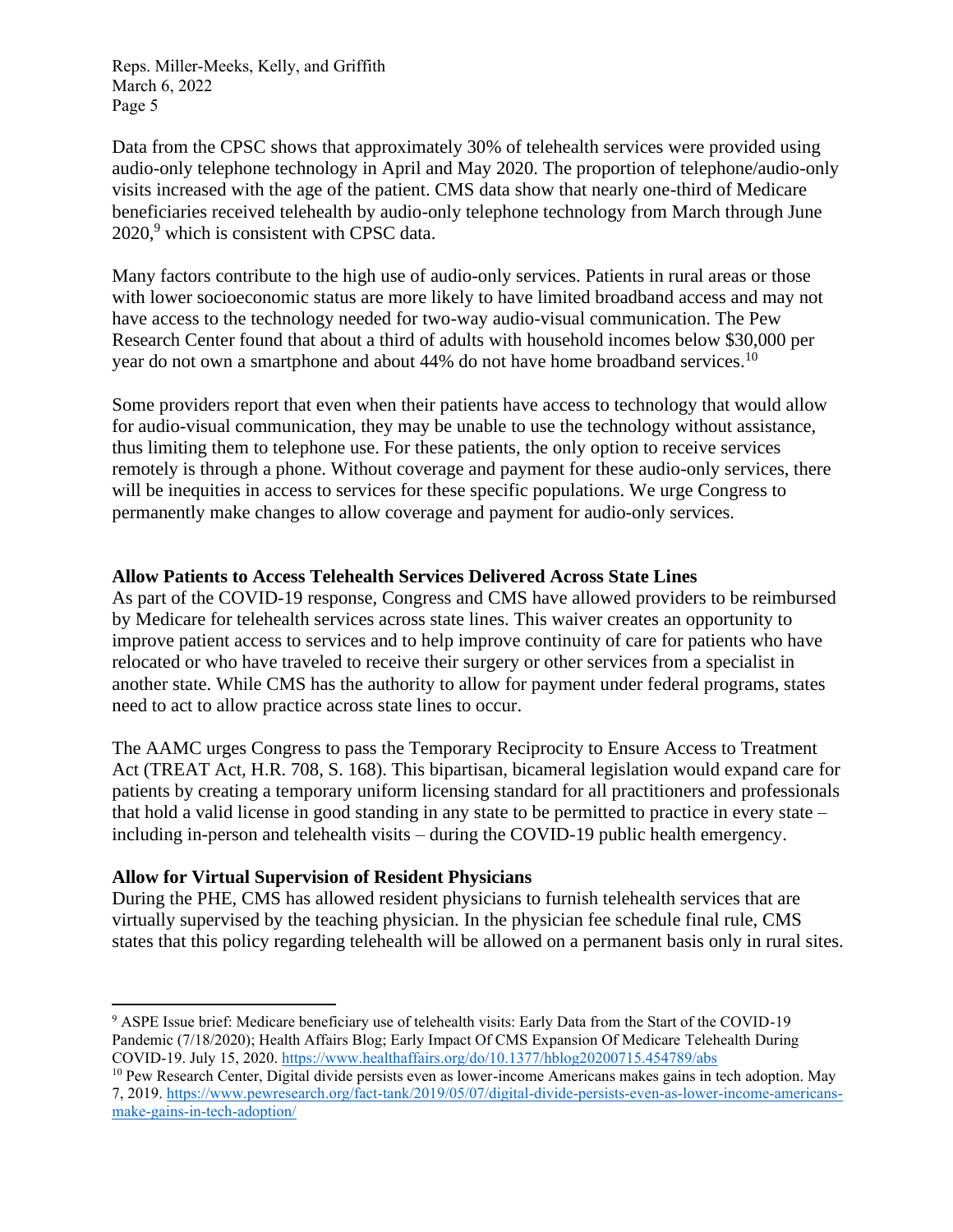Resident education is a required, fundamental step of professional development before autonomous clinical practice and requires varying levels of faculty supervision depending on where the resident is in training and developing competency. As part of this development, it is essential for residents to have experience with telehealth visits while supervised as they will be providing them in the future to their patients when they practice autonomously.

The AAMC recommends that CMS allow residents to provide telehealth services permanently while a teaching physician is present via real-time audio-visual communications technology after the PHE ends in all regions of the country. This change to CMS policy will improve patient access to care while also enhancing the resident's skills.

## **Allow "Authorized Practitioners" to Prescribe Buprenorphine via Telehealth**

The AAMC supports the Substance Abuse and Mental Health Services Administration's and Drug Enforcement Agency's temporary change to allow "authorized practitioners" to prescribe buprenorphine to new and existing opioid use disorder patients for maintenance or detoxification treatment via telehealth examination without the need for a prior in-person visit. We urge Congress to make this change permanent to ensure this important expansion is not limited solely to the current PHE.

## **Take Steps to Improve Access to Broadband Technology**

We appreciate Congress' bipartisan efforts to improve broadband access as part of the Infrastructure Investment and Jobs Act (IIJA, [P.L. 117-58\)](https://www.congress.gov/bill/117th-congress/house-bill/3684/text). In many parts of the country, providers and their patients have limited access to broadband connectivity, which has been a major barrier to use of telehealth. This is particularly true for rural areas and underserved communities. The Federal Communications Commission has reported that 30% of rural residents lack broadband services.<sup>11</sup> Also, racial and ethnic minorities, older adults, and those with lower levels of socioeconomic status are less likely to have broadband access. In order to expand access to telehealth and other important online services, we recommend that Congress continue to build on the IIJA and make additional investments by increasing funding for broadband access and infrastructure development.

# **ACUTE HOSPITAL CARE AT HOME PROGRAM WAIVER**

The Centers for Medicare and Medicaid Services (CMS) launched the Hospital Without Walls program in March 2020 to allow hospitals to provide services beyond their existing walls to help address the need to expand care capacity and to develop sites dedicated to COVID-19 treatment. The Acute Hospital Care at Home (AHCAH) program waiver is an expansion of this initiative that allows eligible hospitals to have regulatory flexibility to treat certain patients, who would otherwise be admitted to the hospital, in their homes and receive Medicare payment under the Inpatient Prospective Payment System.

AHCAH launched with six health care systems that had experience with providing acute hospital care in a patient's home. To date, 202 hospitals within 92 systems located in 34 states – including

<sup>&</sup>lt;sup>11</sup> Federal Communications Commission, 2018 Broadband Deployment Report, February 2, 2018. <https://www.fcc.gov/reports-research/reports/broadband-progress-reports/2018-broadband-deployment-report>